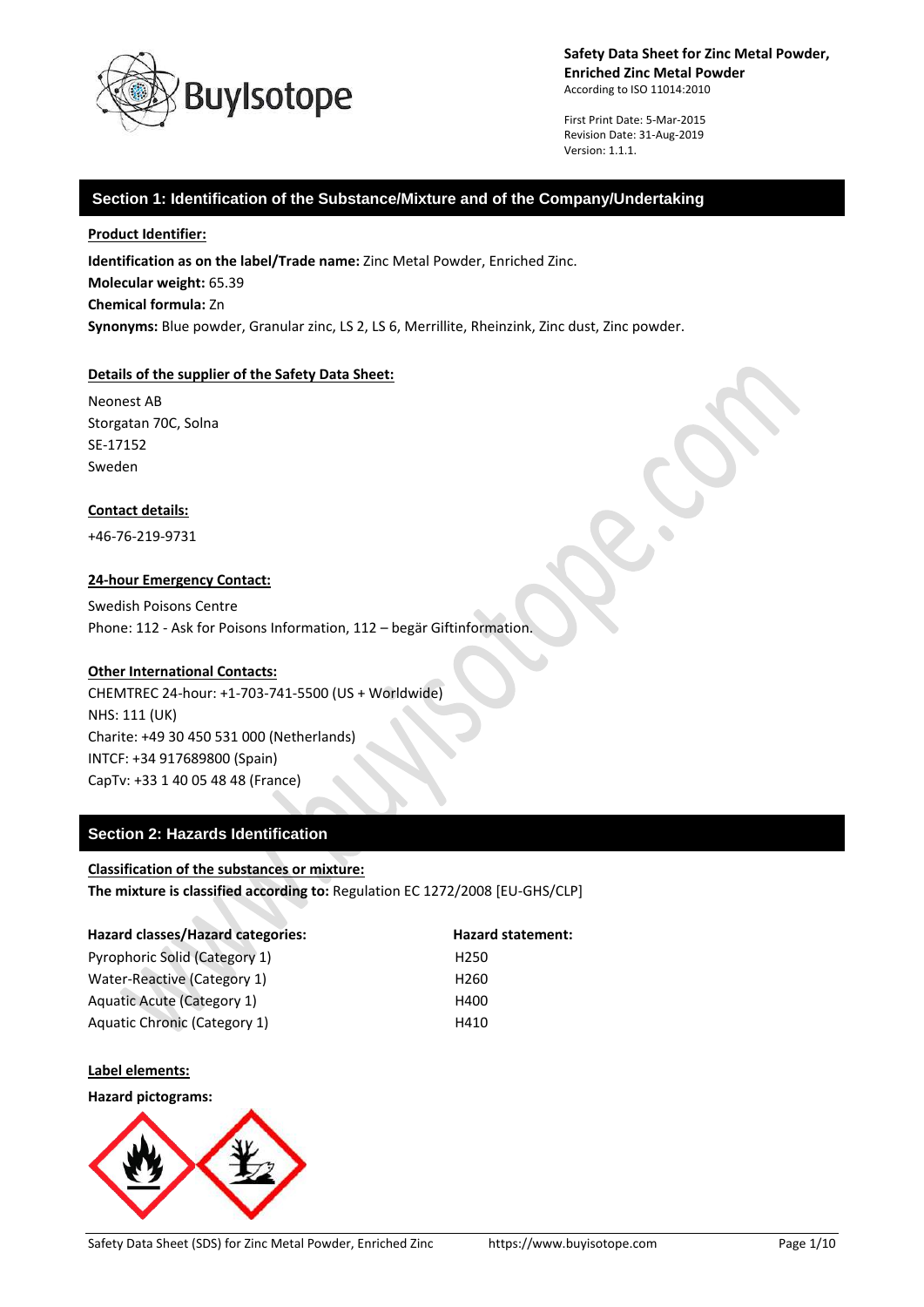

First Print Date: 5-Mar-2015 Revision Date: 31-Aug-2019 Version: 1.1.1.

## **Signal Words:** Danger.

## **Hazard Statements:**

H250 Catches fire spontaneously if exposed to air.

H260 In contact with water releases flammable gases which may ignite spontaneously.

H400 Very toxic to aquatic life.

H410 Very toxic to aquatic life with long lasting effects.

# **Precautionary Statements:**

P210 Keep away from heat, hot surfaces, sparks, open flames and other ignition sources. No smoking.

P222 Do not allow contact with air.

P231 + P232 Handle and store contents under inert gas. Protect from moisture.

P223 Do not allow contact with water.

P231 + P232 Handle and store contents under inert gas. Protect from moisture.

P233 Keep container tightly closed.

P273 Avoid release to the environment.

P280 Wear protective gloves/protective clothing.

P302 + P334 IF ON SKIN: Immerse in cool water or wrap in wet bandages.

P391 Collect spillage.

**Other hazards:** None known.

# **Section 3: Composition/Information on Ingredients**

# **Substance/Mixture:** Substance.

# **Ingredients:**

| Substance name (IUPAC/EC) | CAS-No.   | <b>Molecular</b> | Concentration | <b>Classification</b>              |
|---------------------------|-----------|------------------|---------------|------------------------------------|
|                           | EC-No.    | weight           | % by weight   | EC1272/2008                        |
| Zinc                      | 7440-66-6 | 65.39            | >99%          | H <sub>250</sub><br>Pyr. Sol. 1    |
|                           |           |                  |               | Water-react. 1<br>H <sub>260</sub> |
|                           | 231-175-3 |                  |               | Aquatic Acute 1 H400               |
|                           |           |                  |               | Aquatic Chronic 1H410              |

For explanation of abbreviations see Section 16.

# **Section 4: First-Aid Measures**

# **Description of first aid measures:**

**In case of inhalation:** If breathed in, move person into fresh air. If not breathing, give artificial respiration. Consult a physician.

**In case of skin contact:** Wash off with soap and plenty of water. Consult a physician.

**In case of eye contact:** Flush eyes with water as a precaution.

**In case of ingestion:** Never give anything by mouth to an unconscious person. Rinse mouth with water. Consult a physician.

# **Most important symptoms and effects, both acute and delayed:**

**Inhalation:** May be harmful if inhaled; may cause respiratory tract irritation.

**Eyes:** May cause eye irritation.

**Skin contact:** May be harmful if absorbed through skin; may cause skin irritation.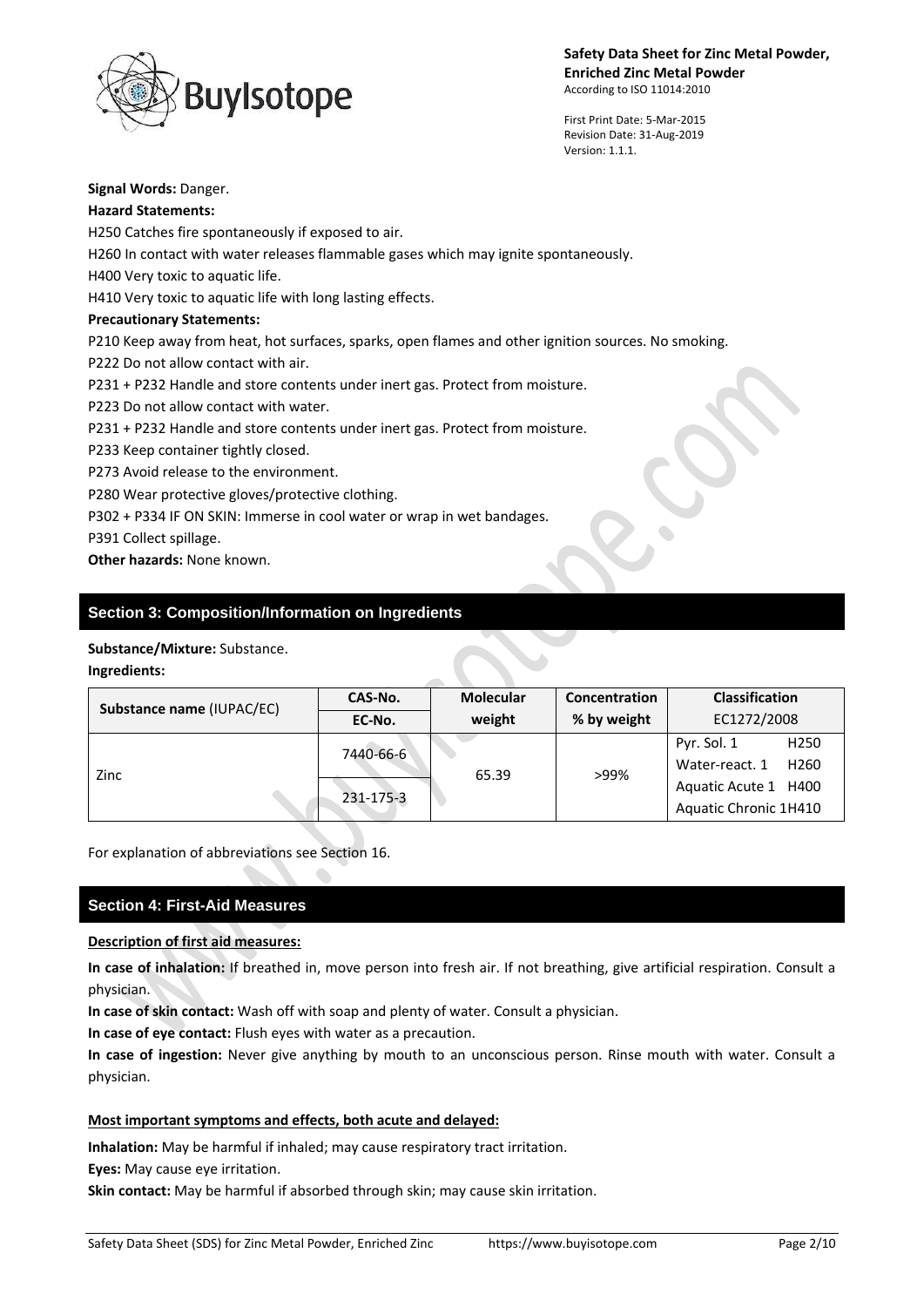

First Print Date: 5-Mar-2015 Revision Date: 31-Aug-2019 Version: 1.1.1.

### **Ingestion:** May be harmful if swallowed.

**Indication of any immediate medical attention and special treatment needed:** Treat symptomatically. Show this safety data sheet to a physician or emergency room.

# **Section 5: Fire-Fighting Measures**

### **Extinguisher media:**

**Suitable extinguisher media:** Dry sand, clay, approved class D extinguishers.

**Unsuitable extinguishing media:** Water spray.

**Special hazards arising from the mixture:** Flammable. Fine dust dispersed in air may ignite. Pyrophoric: Spontaneously flammable in air. Water-reactive. Contact with water liberates extremely flammable gases. Thermal decomposition can lead to release of irritating gases and vapours. Keep product and empty container away from heat and sources of ignition.

**Advice for fire-fighters:** Wear self-contained breathing apparatus for firefighting if necessary. **Further information:** Use water spray to cool unopened containers.

## **Section 6: Accidental Release Measures**

**Personal precautions, protective equipment and emergency procedures:**

**Personal precautions:** Avoid dust formation. Ensure adequate ventilation. Remove all sources of ignition. Evacuate personnel to safe areas.

**Environmental precautions:** Prevent product from entering drains. Prevent further leakage or spillage if safe to do so. Local authorities should be advised if significant spillages cannot be contained.

## **Methods for containment and cleaning up:**

**Methods for cleaning up:** Pick up and arrange disposal without creating dust. Do not flush with water. Keep in suitable, closed containers for disposal.

#### **Reference to other sections:**

Treat recovered material as described in the section "Disposal considerations".

## **Section 7: Handling and Storage**

#### **Precautions for safe handling:**

**Advice on safe handling:** Provide appropriate exhaust ventilation at places where dust is formed. Further processing of solid materials may result in the formation of combustible dusts. Keep away from sources of ignition. Provide appropriate exhaust at places where dust is formed.

**Hygiene measures:** Do not eat, drink or smoke when using this product.

## **Conditions for safe storage, including incompatibilities:**

**Requirements for storage areas and containers:** Store in cool place. Keep container tightly closed in a dry and wellventilated place.

# **Section 8: Exposure Controls/Personal Protection**

#### **Control parameters:**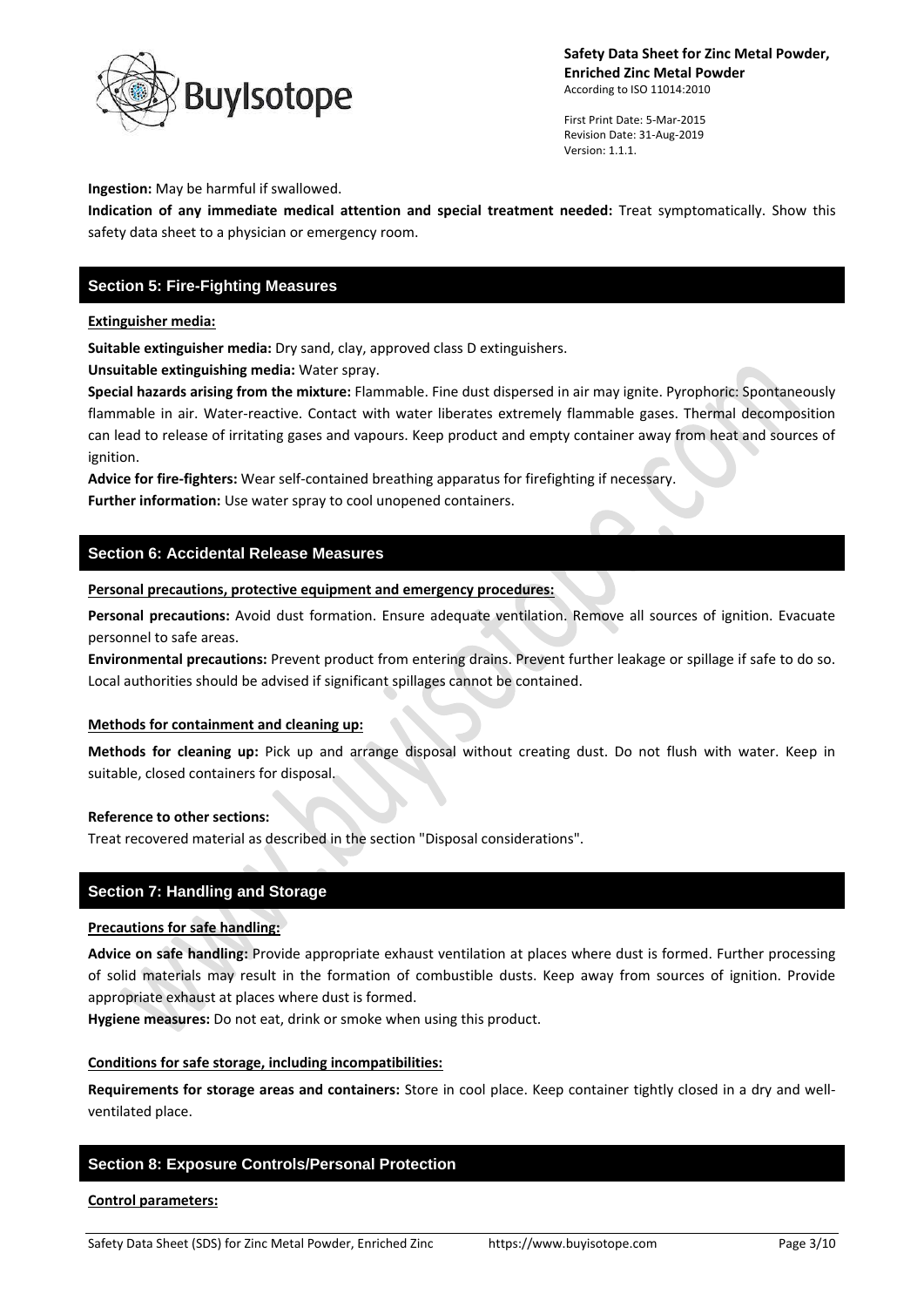

First Print Date: 5-Mar-2015 Revision Date: 31-Aug-2019 Version: 1.1.1.

**Occupational exposure limits:** Contains no substances with occupational exposure limit values.

### **Exposure controls:**

**Appropriate engineering controls:** Use only under a chemical fume hood. Ensure that eyewash stations and safety showers are close to the workstation location.

### **Individual protection measures, such as personal protective equipment:**

**Eye/face protection:** Face shield and safety glasses: Use equipment for eye protection tested and approved under appropriate government standards such as NIOSH (US) or EN 166(EU).

**Hand protection:** The selected protective gloves must satisfy the specifications of EU Directive 89/686/EEC and the standard EN 374 derived from it. Handle product with gloves.

**Body protection:** Choose body protection according to the amount and concentration of the dangerous substance at the workplace.

**Respiratory protection:** Where risk assessment shows air-purifying respirators are appropriate use a full-face particle respirator type N100 (US) or type P3 (EN 143) respirator cartridges as a backup to engineering controls. If the respirator is the sole means of protection, use a full-face supplied air respirator. Use respirators and components tested and approved under appropriate government standards such as NIOSH (US) or CEN (EU).

## **Section 9: Physical and Chemical Properties**

#### **Information on basic physical and chemical properties**

**Appearance (form):** Solid (powder). **Colour:** Grey. **Odour:** Odourless. **Odour threshold:** No data available. **Molecular Weight:** 65.39 **pH (concentration):** No data available. **Melting point/range (°C):** 419 °C **Boiling point/range (°C):** 907 °C **Freezing point (°C):** No data available. **Flash point (°C):** No data available. **Evaporation rate:** No data available. **Flammability (solid, gas):** The substance is a flammable solid. **Ignition temperature (°C):** No data available. **Upper/lower flammability/explosive limits:** No data available. **Vapour pressure (20 °C):** No data available **Vapour density:** 7133 g/mL at 25 °C **Relative density (25 °C):** No data available. **Water solubility (g/L) at 20 °C:** Insoluble. **n-Octanol/Water partition coefficient**: No data available. **Auto-ignition temperature:** No data available. **Decomposition temperature:** No data available. **Viscosity, dynamic (mPa s):** No data available. **Explosive properties:** During processing, dust may form explosive mixture in air. **Oxidising properties:** The substance or mixture is not classified as oxidizing.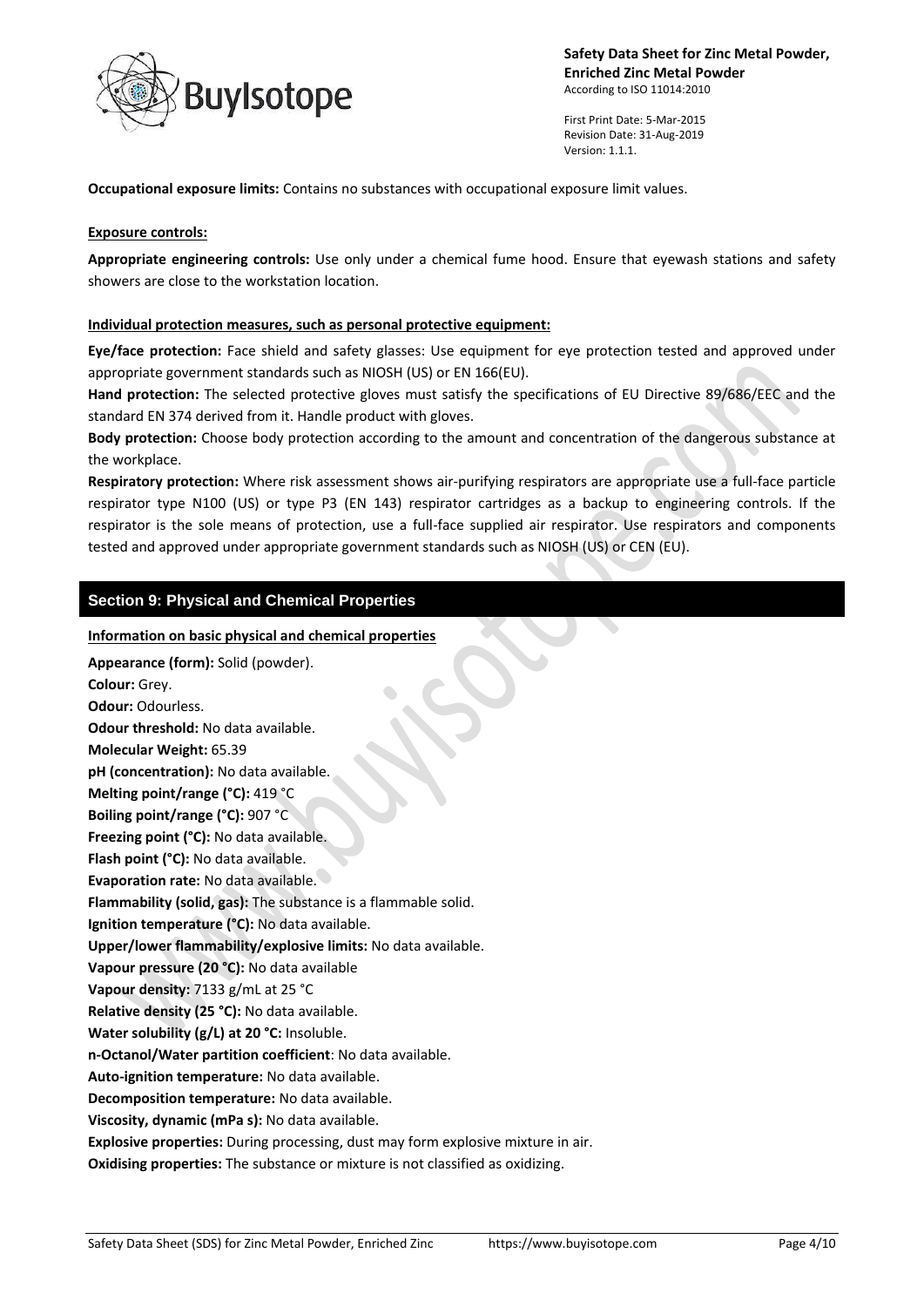

First Print Date: 5-Mar-2015 Revision Date: 31-Aug-2019 Version: 1.1.1.

# **Section 10: Stability and Reactivity**

**Reactivity:** No dangerous reaction known under conditions of normal use.

**Chemical stability:** Water-reactive, moisture-sensitive, air-sensitive, pyrophoric: spontaneously flammable in air.

**Possibility of hazardous reactions:** Reacts violently with water.

**Conditions to avoid:** Heat, flames and sparks, moisture, dust formation.

**Incompatible materials:** Strong acids and oxidizing agents.

**Hazardous decomposition products:** Zinc/zinc oxides, zinc oxide fumes.

# **Section 11: Toxicological Information**

## **Information on toxicological effects:**

Not classified based on available information.

**Classification according to GHS (1272/2008/EG, CLP)**

## **Skin corrosion/irritation:**

Not classified based on available information.

## **Serious eye damage/eye irritation:**

Not classified based on available information.

# **Respiratory or skin sensitisation:**

Not classified based on available information.

### **Germ cell mutagenicity:**

Not classified based on available information.

## **Carcinogenicity:**

IARC: No component of this product present at levels greater than or equal to 0.1% is identified as a probable, possible or confirmed human carcinogen by IARC.

ACGIH: No component of this product present at levels greater than or equal to 0.1% is identified as a carcinogen or potential carcinogen by ACGIH.

NTP: No component of this product present at levels greater than or equal to 0.1% is identified as a known or anticipated carcinogen by NTP.

OSHA: No component of this product present at levels greater than or equal to 0.1% is identified as a carcinogen or potential carcinogen by OSHA.

# **Reproductive toxicity:**

Not classified based on available information.

**Specific target organ toxicity – single exposure (STOT):**

Not classified based on available information.

**Specific target organ toxicity (STOT) – repeated exposure:**

Not classified based on available information.

## **Aspiration toxicity:**

Not classified based on available information.

# **Section 12: Ecological Information**

# **Toxicity:**

Toxicity to Fish: LC<sub>50</sub> – *Cyprinus carpio* (carp) – 450 ug/l – 96 h

Toxicity to Daphnia and Other Aquatic Invertebrates: LC<sub>50</sub> – *Daphnia magna* (water flea) – 0.068 mg/l – 48 h Mortality NOEC – *Daphnia* (water flea) 0.101 – 0.14 mg/l – 7 d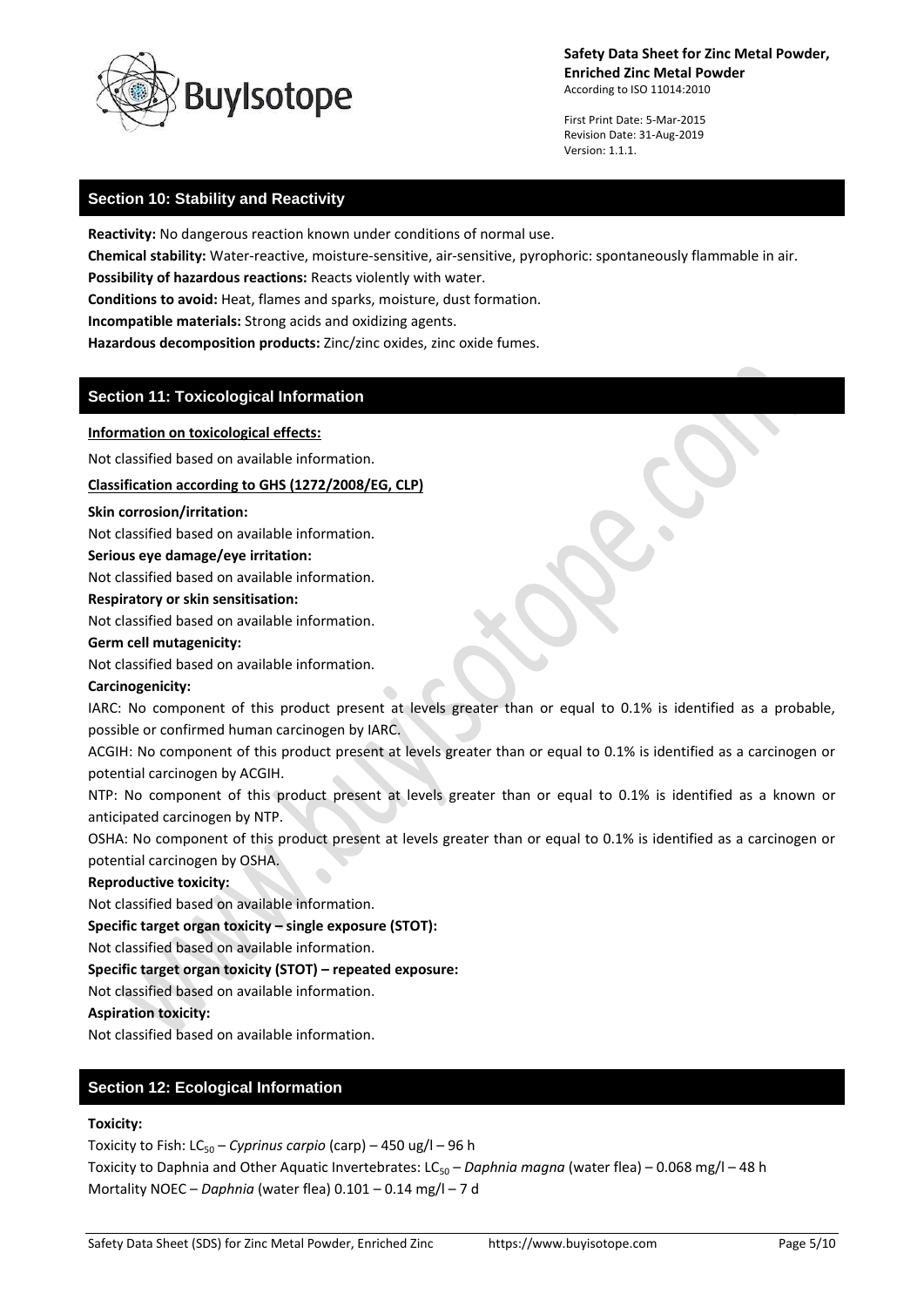

First Print Date: 5-Mar-2015 Revision Date: 31-Aug-2019 Version: 1.1.1.

**Persistence and degradability:** No data available.

**Bioaccumulative potential:** Bioaccumulation: Algae – 7 d at 16 °C – 5 ug/l. Bioconcentration Factor (BCF): 466 **Mobility in soil:** No data available.

**Results of PBT& vPvB assessment:** Not relevant.

**Other adverse effects:** An environmental hazard cannot be excluded in the event of unprofessional handling or disposal. Very toxic to aquatic life, with long lasting effects.

## **Section 13: Disposal Considerations**

**Waste treatment methods:** Burn in a chemical incinerator equipped with an afterburner and scrubber but exert extra care in igniting as this material is highly flammable. Observe all local and national environmental regulations. Contact a licensed professional waste disposal service to dispose of this material.

## **Section 14: Transport Information**

## **DOT:**

**Proper Shipping Name:** ZINC POWDER. **Hazard Class**: 4.3 **Subsidiary Hazard Class:** 4.2 **UN Number:** 1436 **Packing Group:** II **Hazard Label:** 



# **TDG:**

**Proper Shipping Name:** ZINC POWDER. **Hazard Class**: 4.3 **Subsidiary Hazard Class:** 4.2 **UN Number:** 1436 **Packing Group:** II

## **IATA:**

**Proper Shipping Name:** ZINC POWDER. **Hazard Class**: 4.3 **Subsidiary Hazard Class:** 4.2 **UN Number:** 1436 **Packing Group:** II

## **IMDG:**

**Proper Shipping Name:** ZINC POWDER. **Hazard Class**: 4.3 **Subsidiary Hazard Class:** 4.2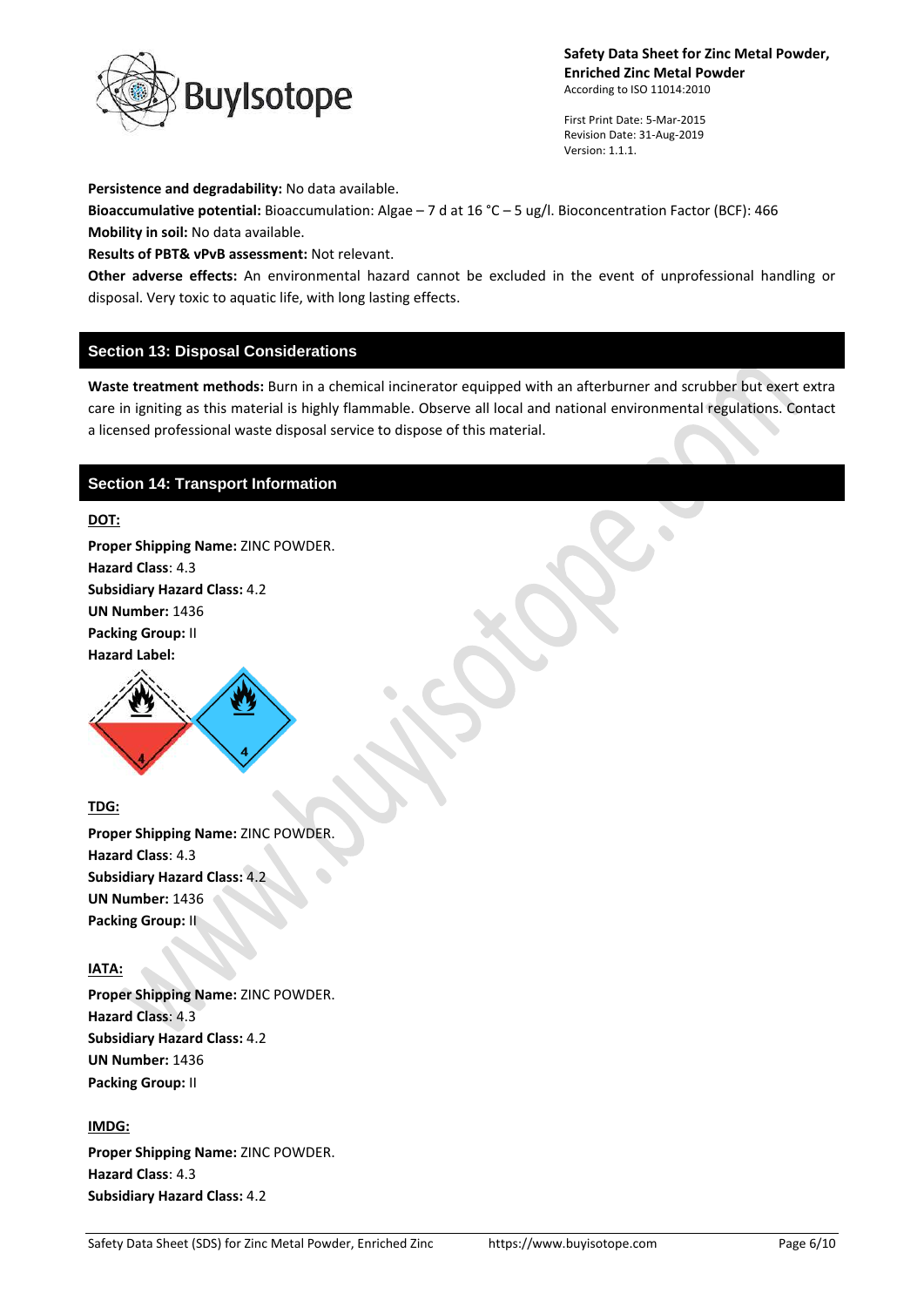

First Print Date: 5-Mar-2015 Revision Date: 31-Aug-2019 Version: 1.1.1.

**UN Number:** 1436 **Packing Group:** II

# **Section 15: Regulatory Information**

**EU regulations:**

**Regulation (EC) No. 1005/2009 on substances that deplete the ozone layer, Annex I and II, as amended** Not listed.

**Regulation (EC) No. 850/2004 on persistent organic pollutants, Annex I**

Not listed.

**Regulation (EU) No. 649/2012 concerning the export and import of dangerous chemicals, Annex I, Part 1 as amended**

Not listed.

**Regulation (EU) No. 649/2012 concerning the export and import of dangerous chemicals, Annex I, Part 2 as amended**

#### Not listed.

**Regulation (EU) No. 649/2012 concerning the export and import of dangerous chemicals, Annex I, Part 3 as amended**

Not listed.

**Regulation (EU) No. 649/2012 concerning the export and import of dangerous chemicals, Annex V as amended** Not listed.

**Regulation (EC) No. 166/2006 Annex II Pollutant Release and Transfer Registry** Not listed.

**Regulation (EC) No. 1907/2006, REACH Article 59(10) Candidate List as currently published by ECHA** Not listed.

## **Authorisations:**

**Regulation (EC) No. 1907/2006, REACH Annex XIV Substances subject to authorization, as amended** Not listed.

## **Restrictions on use:**

**Regulation (EC) No. 1907/2006 Annex XVII Substances subject to restriction on marketing and use** Not regulated.

**Regulation (EC) No. 1907/2006, REACH Annex XVII Substances subject to restriction on marketing and use as amended**

Not listed.

**Directive 2004/37/EC on the protection of workers from the risks related to exposure to carcinogens and mutagens at work**

Not regulated.

**Directive 92/85/EEC: on the safety and health of pregnant workers and workers who have recently given birth or are breastfeeding.**

Not regulated.

## **Other EU regulations:**

**Directive 2012/18/EU on major accident hazards involving dangerous substances** Not listed.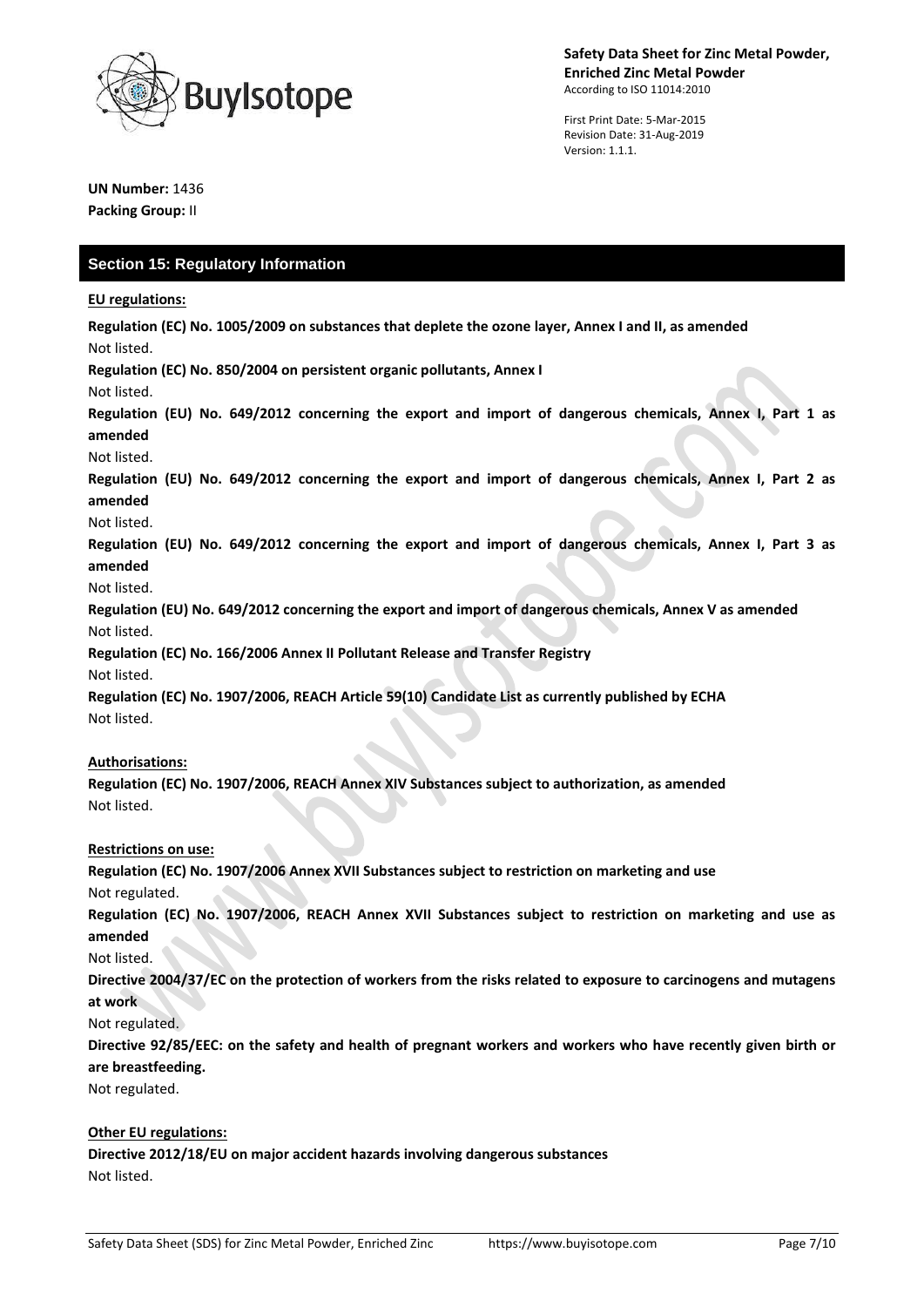

First Print Date: 5-Mar-2015 Revision Date: 31-Aug-2019 Version: 1.1.1.

**Directive 98/24/EC on the protection of the health and safety of workers from the risks related to chemical agents at work.**

Always applicable.

**Directive 94/33/EC on the protection of young people at work**

Not listed.

**Other regulations:** The product is classified and labelled in accordance with EC directives or respective national laws. This Safety Data Sheet complies with the requirements of Regulation (EC) No 1907/2006, as amended.

## **SARA 311/312 Hazards**

**Acute Health Hazard:** Yes.

**Chronic Health Hazard:** No.

**Fire Hazard:** Yes**.**

**Reactive Hazard:** Yes.

**Clean Water Act:** CWA-Toxic Pollutants: Listed

**Clean Air Act:** Not applicable.

**OSHA:** Not applicable.

**CERCLA:** This material contains one or more substances regulated as a hazardous substance under the Comprehensive Environmental Response Compensation and Liability Act (CERCLA) (40 CFR 302).

**Hazardous Substances RQs:** 1000 lb

**Massachusetts Right to Know Components:** CAS No. 7440-66-6

**Pennsylvania Right to Know Components:** CAS No. 7440-66-6

**New Jersey Right to Know Components:** CAS No. 7440-66-6

**California Prop. 65 Components:** This product does not contain any chemicals known to the State of California to cause cancer, birth defects, or any other reproductive harm.

**U.S. Department of Transportation**

**Reportable Quantity (RQ):** No.

**DOT Marine Pollutant:** No.

**DOT Severe Marine Pollutant:** No.

**U.S. Department of Homeland Security:** This product does not contain any DHS chemicals.

**Other International Regulations**

**Canada:** This product has been classified in accordance with hazard criteria of the Controlled Products Regulations (CPR).

**WHMIS Hazard Class:** B6 Reactive flammable material.

**National regulations:** Follow national regulation for work with chemical agents.

**Chemical safety assessment:** No Chemical Safety Assessment has been carried out.

# **Section 16: Other Information**

**List of abbreviations:**

ACGIH American Conference of Governmental Industrial Hygienists ADR European Agreement Concerning the International Carriage of Dangerous Goods by Road ALARA As Low As Is Reasonably Achievable AMU Atomic Mass Unit ANSI American National Standards Institute BLS Basic Life Support CAM Continuous Air Monitor CAS Chemical Abstracts Service (division of the American Chemical Society)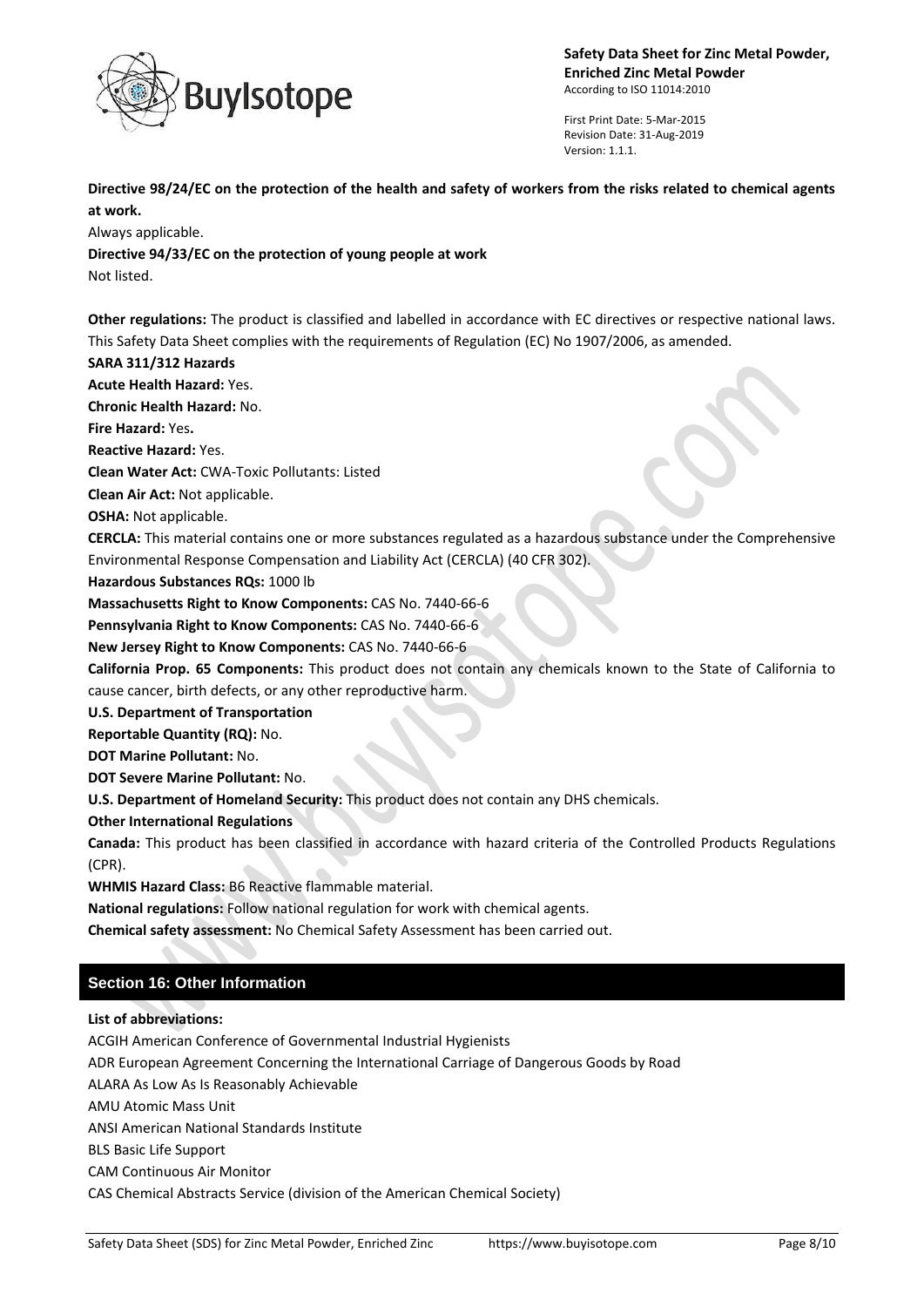

First Print Date: 5-Mar-2015 Revision Date: 31-Aug-2019

Version: 1.1.1.

CEN European Committee for Standardization CERCLA Comprehensive Environmental Response Compensation and Liability Act CLP Classification, Labelling and Packaging (European Union) CPR Controlled Products Regulations (Canada) CWA Clean Water Act (USA) DAC Derived Air Concentration (USA) DOE United States Department of Energy (USA) DOT United States Department of Transportation (USA) DSL Domestic Substances List (Canada) EC50 Half Maximal Effective Concentration EINECS European Inventory of Existing Commercial Chemical Substances EHS Environmentally Hazardous Substance ELINCS European List of Notified Chemical Substances EMS Emergency Response Procedures for Ships Carrying Dangerous Goods EPA Environmental Protection Agency (USA) EPCRA Emergency Planning and Community Right-To-Know Act (EPCRA) of 1986 GHS Globally Harmonized System HMIS Hazardous Materials Identification System (USA) IARC International Agency for Research on Cancer IATA International Air Transport Association IBC Intermediate Bulk Containers ICAO International Civil Aviation Organization IDLH Immediately Dangerous to Life or Health IMDG International Maritime Code for Dangerous Goods LC50 Lethal concentration, 50 percent LD50 Lethal dose, 50 percent LDLO Lethal Dose Low LOEC Lowest-Observed-Effective Concentration MARPOL International Convention for the Prevention of Pollution from Ships MSHA Mine Safety and Health Administration (USA) NCRP National Council on Radiation Protection & Measurements (USA) NDSL Non-Domestic Substances List (Canada) NFPA National Fire Protection Association (USA) NIOSH National Institute for Occupational Safety and Health (USA) NOEC No Observed Effect Concentration N.O.S. Not Otherwise Specified NRC Nuclear Regulatory Commission (USA) NTP National Toxicology Program (USA) OSHA Occupational Safety and Health Administration (USA) PBT Persistent Bioaccumulative and Toxic Chemical PEL Permissible Exposure Limit PIH Poisonous by Inhalation Hazard RCRA Resource Conservation and Recovery Act (USA) RCT Radiation Control Technician REACH Registration, Evaluation, Authorisation and Restriction of Chemicals (Europe) RID Regulations Concerning the International Transport of Dangerous Goods by Rail RTECS Registry of Toxic Effects of Chemical Substances